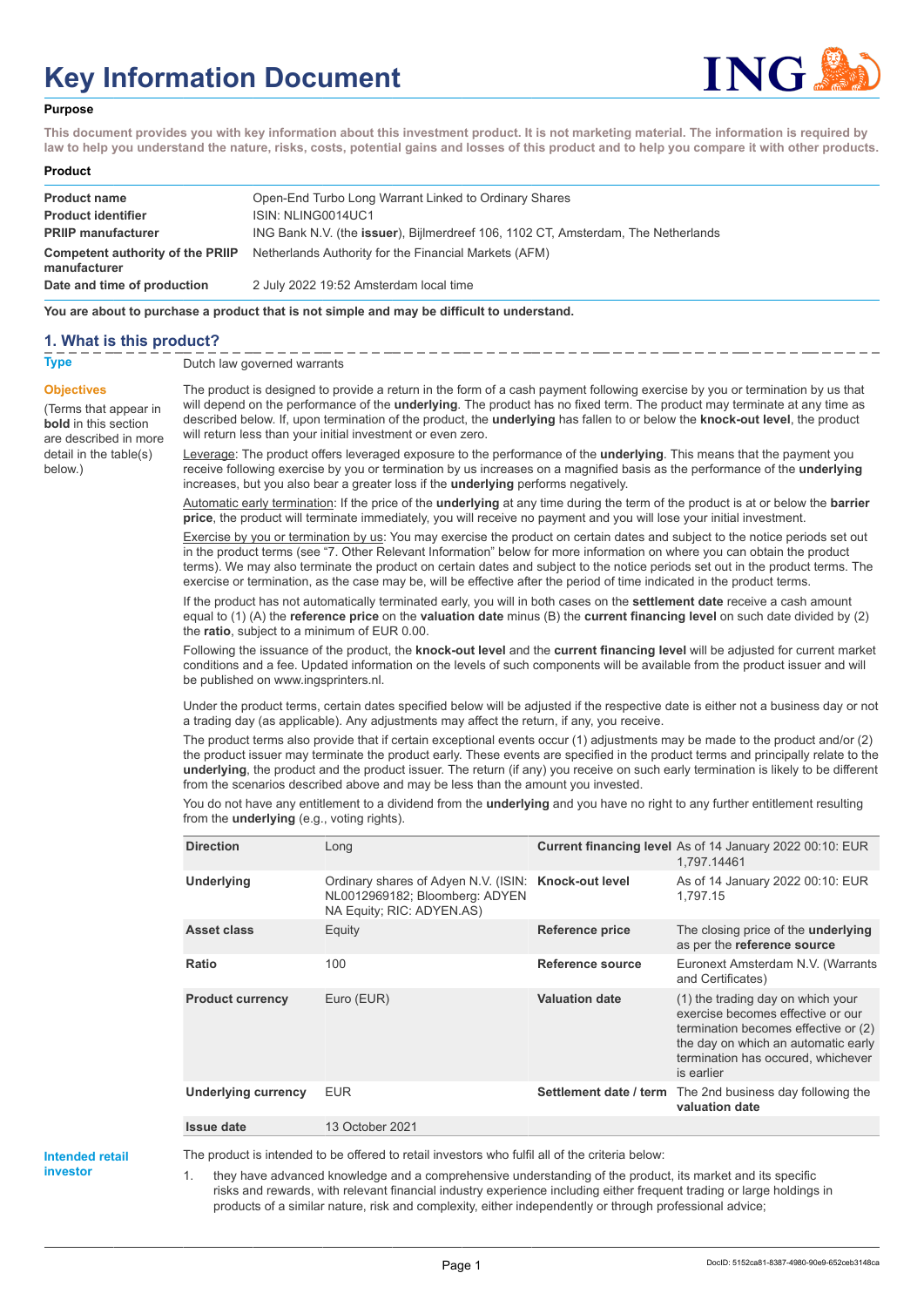- 2. they seek hedging and/or leveraged performance, expect the movement in the underlying to perform in a way that generates a favourable return, have an investment horizon of the recommended holding period specified below and understand that the product may terminate early;
- 3. they accept the risk that the issuer could fail to pay or perform its obligations under the product and they are able to bear a total loss of their investment; and
- 4. they are willing to accept a level of risk to achieve potential returns that is consistent with the summary risk indicator shown below.

The product is not intended to be offered to retail clients who do not fulfil these criteria.

#### **2. What are the risks and what could I get in return?**

**Risk indicator**

**Performance scenarios**

| Lower risk |  | you cash in at an early or a later stage and you may get back less. | The risk indicator assumes you keep the product for 1 day. The actual risk can vary significantly if                                                                                                                                            | <b>Higher risk</b> |
|------------|--|---------------------------------------------------------------------|-------------------------------------------------------------------------------------------------------------------------------------------------------------------------------------------------------------------------------------------------|--------------------|
|            |  |                                                                     | The summary risk indicator is a guide to the level of risk of this product compared to other products. It shows how likely it is<br>that the product will lose money because of movements in the markets or because we are not able to pay you. |                    |

We have classified this product as 7 out of 7, which is the highest risk class. This rates the potential losses from future performance at a very high level, and poor market conditions are very unlikely to impact our capacity to pay you.

**Be aware of currency risk:** If the currency of your account is different to the currency of this product, you will be exposed to the risk of suffering a loss as a result of the conversion of the currency of the product into the account currency. This risk is not considered in the indicator shown above.

**Be aware of currency risk:** If (i) the Underlying is traded in a different currency than EUR the unwind amount will be converted to EUR at the prevailing exchange rate which may result in a loss; or (ii) the currency of your account is different from the Currency of the product, you may be exposed to the risk of suffering a loss as a result of the conversion of the Currency of the product into the account currency. Risk (ii) above is not considered in the indicator shown above.

This product does not include any protection from future market performance so you could lose some or all of your investment. If we are not able to pay you what is owed, you could lose your entire investment.

For detailed information about all risks relating to the product please refer to the risk sections of the prospectus and any supplements thereto as specified in the section "7. Other relevant information" below.

**Market developments in the future cannot be accurately predicted. The scenarios shown are only an indication of some of the possible outcomes based on recent returns.**

*Investment: EUR 10,000*

| Scenarios                  |                                                                           | 1 day                          |  |  |
|----------------------------|---------------------------------------------------------------------------|--------------------------------|--|--|
|                            |                                                                           | (Recommended holding period)   |  |  |
| <b>Stress scenario</b>     | What you might get back after costs<br>Percentage return (not annualised) | EUR 0.00<br>$-100.00\%$        |  |  |
| Unfavourable scenario      | What you might get back after costs<br>Percentage return (not annualised) | <b>EUR 0.00</b><br>$-100.00\%$ |  |  |
| <b>Moderate scenario</b>   | What you might get back after costs<br>Percentage return (not annualised) | EUR 0.00<br>$-100.00\%$        |  |  |
| <b>Favourable scenario</b> | What you might get back after costs<br>Percentage return (not annualised) | EUR 0.00<br>$-100.00\%$        |  |  |

The average returns shown in the above table are not annualised, which means they may not be comparable to the average returns shown in other key information documents.

This table shows the money you could get back over the next day under different scenarios, assuming that you invest EUR 10,000.

The scenarios shown illustrate how your investment could perform. The recommended holding period for this product is less than one year. The figures are therefore not calculated on a per year basis, but for the recommended holding period. Figures in this section and "4. What are the costs?" are therefore not comparable with figures given for products with a recommended holding period of at least one year. The scenarios presented are an estimate of future performance based on evidence from the past on how the value of this investment varies, and are not an exact indicator. What you get will vary depending on how the market performs and how long you keep the product. The stress scenario shows what you might get back in extreme market circumstances, and it does not take into account the situation where we are not able to pay you.

This product cannot be easily cashed in. This means it is difficult to estimate how much you would get back if you cash in before the recommended holding period. You will either be unable to cash in early or you will have to pay high costs or make a large loss if you do so.

The figures shown include all the costs of the product itself, but may not include all the costs that you pay to your advisor or distributor. The figures do not take into account your personal tax situation, which may also affect how much you get back. Buying this product holds that you think the price of the underlying will increase.

Your maximum loss would be that you will lose your investment.